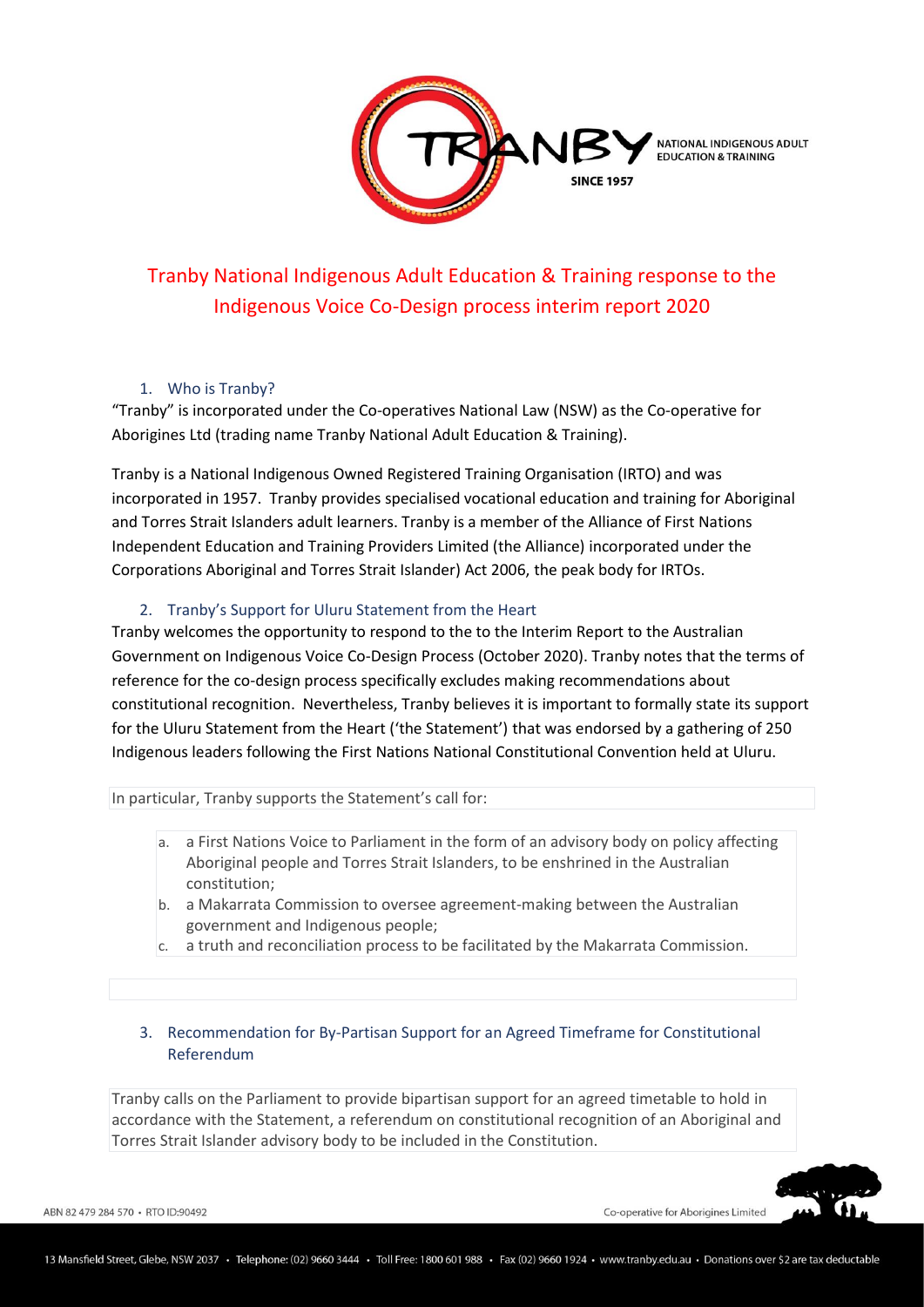4. Indigenous Vocational Education and Training (IVET) Existing and ongoing Problems with Policy Development - The Gap in Closing the Gap.

The 2008 National Indigenous Reform Agreement included closing the gap on childhood education up to and including Year 12. There was no target for IVET or higher education.

The 2020 National Agreement on Closing the Gap included a higher education target for Certificate III and above. Enrolment in Certificate III has often been a requirement for the ongoing Centrelink payment of unemployment benefits, based on the National Centre for Vocational Education research (NCVER) recommendation that completion of Certificate III improves employment prospects. This recommendation is based on mainstream non-Indigenous learners and became hard wired into government unemployment policy. There is no target for IVET adult Foundation Skills, that is language, literacy, numeracy and digital skills (LLND).

The Alliance (representing National Indigenous owned Registered Training Organisations) met with staff from the Ministers office and NIAA officers over a period of 18 months. At the request of Minister Wyatt the Alliance provided the Minister and NIAA with detailed recommendations relating to improving IVET outcomes and National Indigenous owned Registered Training Organisations. The Alliance recommendations were carefully formulated, consistent with existing Government policy and the recommendations of the prior Shergold and Joyce report that included IVET. Many of the key Alliance recommendations were included in the subsequent 2020 Report Productivity Commission Report on the National Agreement on Skills and Workforce Development (NAWSD) publicly released on January 15, 2021.

The key issue raised by the Alliance was that Alliance members had traditionally operated on a National basis and only accepted Indigenous adult students. The change from National funding to State based funding has had serious consequences for Indigenous adult learners. Just a couple of examples are Tranby no longer receives funding for Indigenous adult students outside NSW wishing to attend Tranby to undertake the 10861 NAT Diploma of Aboriginal and Torres Strait Islander Legal Advocacy Course. This is the only course of its type for Indigenous adults in Australia. Tauondi is based in SA and historically provided Indigenous only Foundation Skills and apprenticeship training for Indigenous adult students. Like Tranby, Tauondi only accepts Indigenous adult students to provide a culturally appropriate safe training environment. The Alliance in its submission noted that Indigenous adults often had difficulty engaging as children in mainstream school education and Alliance members had addressed those problems by having Indigenous only students online and on campus and creating culturally appropriate and safe learning environments. Tauondi had the same problem when National funding switched to State based funding and Tauondi was no longer funded for interstate Indigenous students.

The Alliance was concerned that Ministerial staff and NIAA officers did not engage in discussions about the issues raised with them or respond in writing in a considered meaningful way. We are therefore concerned about whether or not the outcomes from the Voice would have a meaningful impact on policy development on difficult or contentious matters where the public sector view had already been decided.

Co-operative for Aborigines Limited



ABN 82 479 284 570 · RTO ID:90492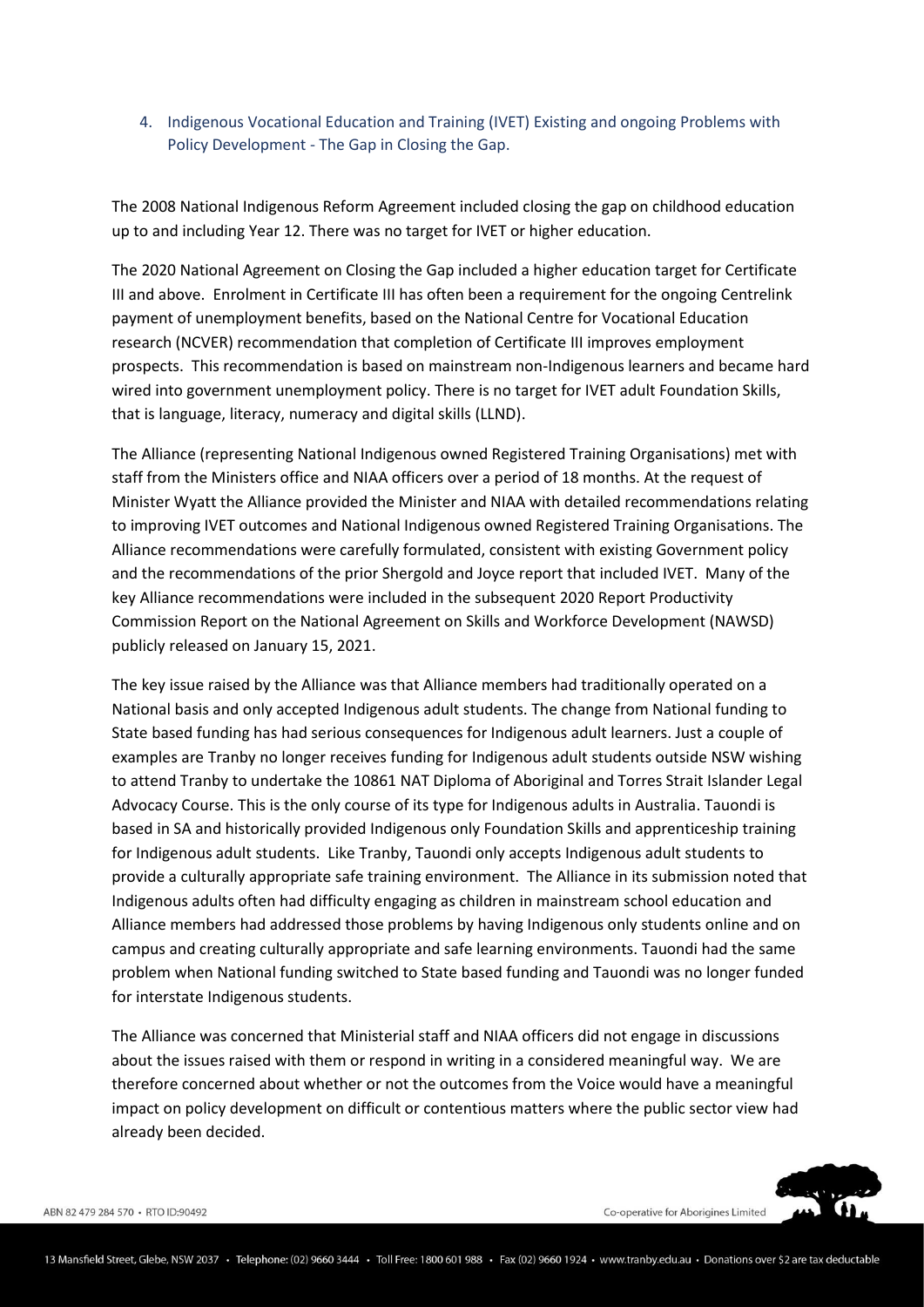The Minister for Training, Minister Cash and her staff and Department of Training officers did carefully read the Alliance Report and recommendations and engaged in meaningful discussions. The Productivity Commission also engaged in informed and constructive discussions with the Alliance about National Indigenous Owned Registered Training Organisations and IVET students.

In December 2020 Commonwealth portfolio responsibility and funding for IVET was transferred from the Minister for Indigenous Australians Ken Wyatt to the Minister for Training, Michaelia Cash. The peak body the Alliance only discovered the changes when NIAA advised that IVET was no longer their responsibility, after a series of phone calls the Office of Prime Minister and Cabinet confirmed that this was the case. The Alliance contacted Minister Cash's office regarding IVET responsibility being transferred to the Training portfolio.

The Alliance is unclear whether any other portfolio responsibilities have been transferred from the Minister for Indigenous Australians.

IVET has now had the third Minister in 4 months when the Training portfolio responsibility was transferred to Minister Robert. NIAA has advised it no longer provides funding for IVET students. The Alliance is seeking a meeting with the Minister Robert to inquire whether there are is any funding for IVET students and National IRTOs in the 2021-2022 Budget, as recommended in the 2020 Productivity Commission Report on NAWSD.

#### 5. Who decides when to give Indigenous Australians a Voice on Policy Development?

The Voice may or may not have an impact on Commonwealth Government policy, as so many policies impact on Indigenous Australians in a different manner to non-Indigenous Australians. Funding and policies for Indigenous adult education were transferred from the Commonwealth to the States without consultation or an awareness that the consequences for Indigenous adult education was different to the impact on the mainstream non-Indigenous adults.

There are many policies that will have a differential impact between Indigenous and non-Indigenous Australians that may be policy blind spots. It was our hope that the Council of Peaks would address major issues such as targets for domestic violence and adult LLND.

## QUESTIONS THAT RESPONDENTS WERE ASKED TO CONSIDER BASED ON THE NATIONAL VOICE PROPOSAL

#### 6. Members of the National Voice

Tranby supports the proposed hybrid model as it is crucial to have State representatives nominated informed and supported by local and regional Voices. This is particularly important because the issues and problems vary between metropolitan, regional and remote groups. It is also important that National Voice members have access to a range of different views and be across a wide range of issues to be as fully informed as possible. Tranby does not support direct elections as it may create division rather than consensus and would be driven by which candidate or group is best able to fund an election campaign.

ABN 82 479 284 570 · RTO ID:90492

Co-operative for Aborigines Limited

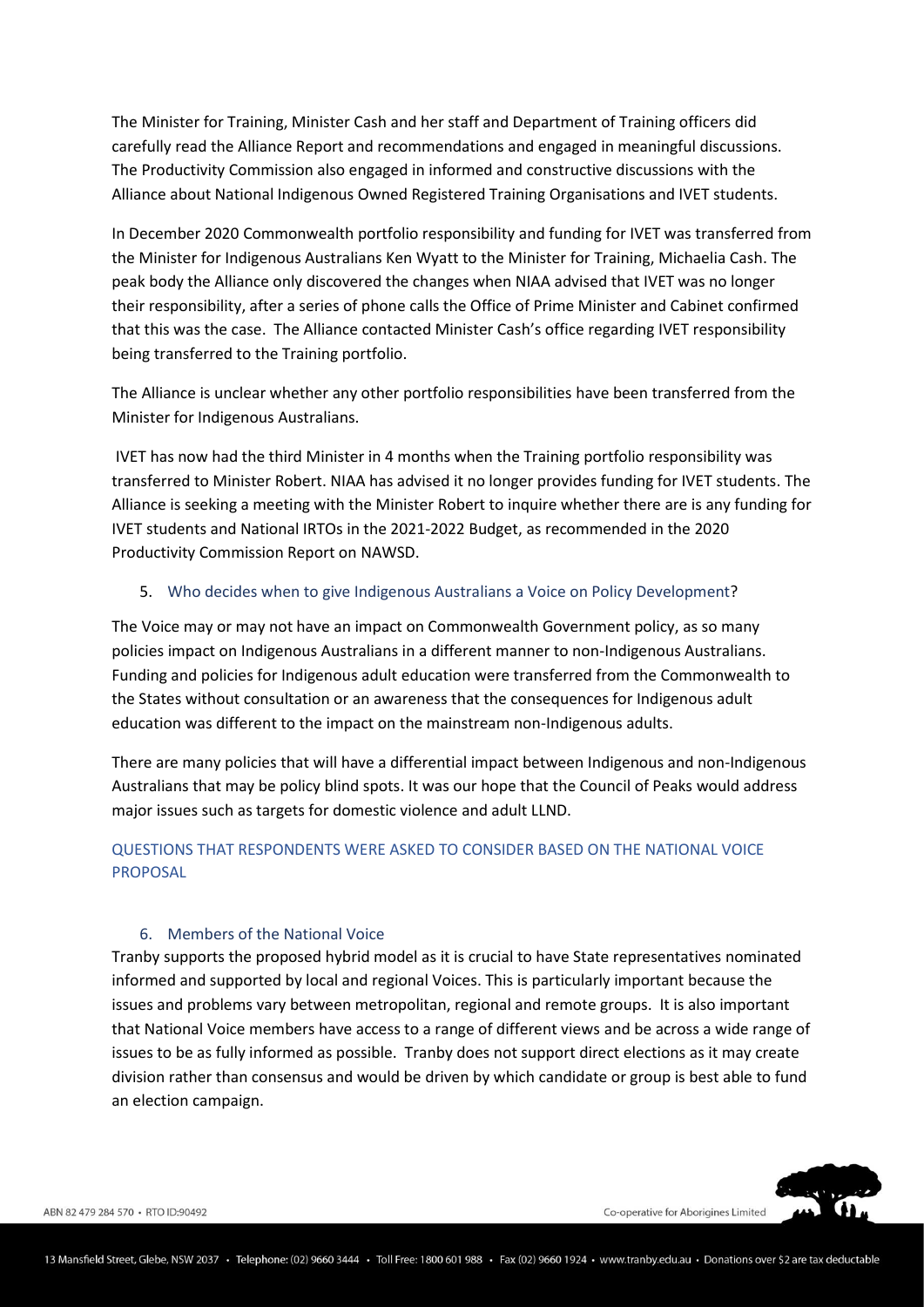## 7. Membership of the National Voice

Tranby notes the options are 18 or 16 members either 2 members from each State and Territory and the Torres Strait or 2 from each State and the NT and 1 each from the ACT and Torres Strait. We note that during the consultation period, it was acknowledged that submissions could recommend

other options. Tranby suggests that each State and the NT should have 3 representatives nominated by the local and regional Voice groups that is one each for metropolitan, regional, and remote. Two each for the ACT and the Torres Strait. Gender diversity requirements can be met with a guaranteed 50/50 split of the total Voice membership and at a jurisdictional level based on the rolling two-year staggered basis over 4 years. Tranby does not support the inclusion of Ministerial appointments to fill any perceived skills gap. Ministerial appointments would raise concerns about:

- confidential discussions within the Voice before the advice is provided;
- the potential for Ministerial appointees to attempt to unduly influence decisions;
- the politicisation of the Voice by the Government of the day; and
- the perception that the Voice is not truly independent of Government.
- 8. Full time Research and Policy Support

Similar bodies providing policy advice to Government have full time research and policy staff for example the Australian Law Reform Commission.

Full-time policy support would mean that Ministerial appointees would not be required to fill any perceived skills gap amongst members of the Voice. Advice would be available from a range of professionally qualified research and policy advisers. These advisers must not be seconded from the Commonwealth and must have a clear background independent of Government. The Voice should have fully funded full-time staff to assist with research and help to generate an informed and considered policy response. An Informed policy response often requires undertaking grassroots, national and international research and considering issues that may be outside the knowledge or expertise of the existing Voice members.

## 9. Legal Capacity to form Sub-Committees

Tranby supports the recommendation that the Voice have permanent standing committees representing Indigenous Youth and people with disabilities. Tranby also recommends a permanent sub-committee responsible for cross-border issues. In some cases, these cross-border issues were created by Commonwealth devolving policy and funding powers on Indigenous matters to the States and Territories. A permanent sub-committee is required to monitor inequities and inconsistencies created by cross border issues including problems arising from that devolution of responsibility.

Tranby also recommends that the Voice have the capacity to establish specialist temporary subcommittees to investigate particular topics. The sub-committee would have one or two members of the Voice and be able to request assistance from third parties to investigate matters and put working papers together on matters the Voice refers to the sub-committee. This is a standard power of all bodies corporate and should be included in the recommendations for the establishment of the Voice.

Co-operative for Aborigines Limited



ABN 82 479 284 570 · RTO ID:90492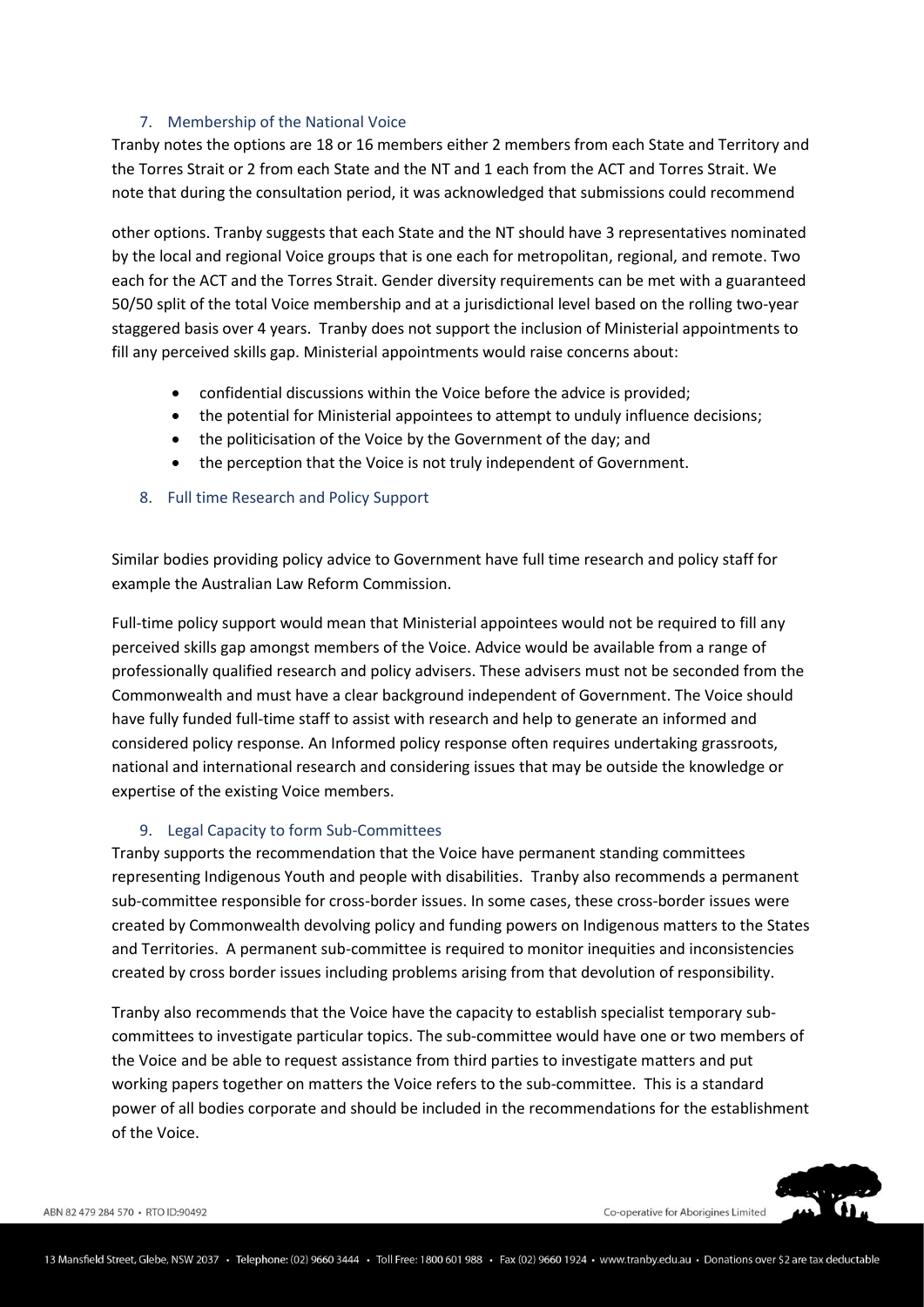#### 10. The national Voice re-active or proactive?

We note in the consultation that consideration is being given to the National Voice being able to raise policy issues and present policy papers independently of advice on Bills before Parliament. Tranby would support a proactive capacity for the National Voice.

Tranby is also concerned that the National Voice does not appear to be involved in policy development on Indigenous issues from the outset. Tranby recommends that the National Voice be engaged and briefed in the policy development stage, prior to recommendations for legislation being presented to Cabinet. Tranby is of the view that the advice from the National Voice should be included with the in-principle Cabinet Minute prior to approval of the Cabinet recommendations being referred to Parliamentary Counsel for the Bill to be drafted. This is not unusual many similar bodies are consulted at the policy formulation stage e.g. The Attorney Generals Department consults with ASIC and the ACCC on policy formation prior to recommendations to Cabinet being finalised. Treasury also consults with a range of Government related bodies at the policy formulation stage prior to referral to Cabinet for approval.

Tranby is concerned that it is too late for practical purposes to consult the National Voice after the Bill is drafted as it has already been reported back and approved by Cabinet with the Bill is attached. It is too late then in most cases to make anything other than minor policy as the policy and the Bill is already finished. Policy development usually takes around six months prior to a Bill being available, some legislative policy is developed over years. By the time the Bill is drafted policy is already locked in at a public sector level and are there is extreme reluctance to agree to changes unless it is likely to be blocked in the Senate. The Voice consultation and advice must be before the in-principle Cabinet Minute and the advice must accompany that Cabinet Minute in to Cabinet.

## 11. Should the National Voice be a statutory authority or a private corporation?

Tranby believes the first part of the question is clear that the Voice is not for legal purposes the Crown or an agent of the Crown. What the National Voice actually is can only be answered by asking the same fundamental questions that were raised when Government/State owned entities were first established in the 1990s.

The fundamental questions are:

- who owns the National Voice are there shareholders or is it closer to a company limited by guarantee;
- who has the power to give the National Voice legally enforceable directions the Minister (like a Government/State owned Corporation) or the Parliament (like many statutory authorities on amending its legislation);
- who has the power to amend its Rules or Constitution;
- who can wind it up?

Statutory corporations are owned by the Crown, they can be wound up by legislation without the consent of the body.

Government/State owned corporations are owned by two Ministers of the Crown and as shareholders the Ministers can issue legally enforceable directions to the Government/State Owned

Co-operative for Aborigines Limited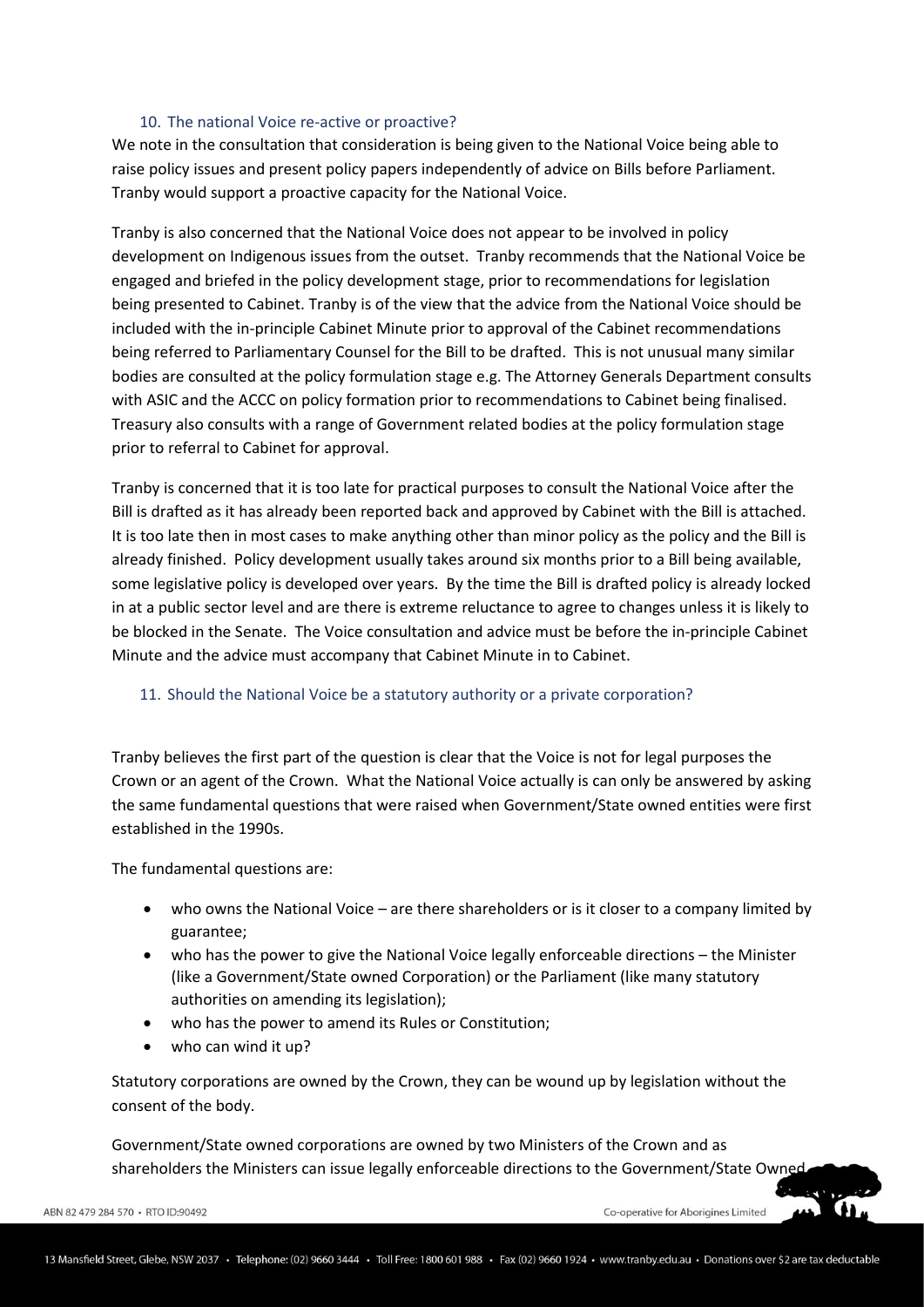Corporation outside normal commercial practices such as issuing dividends exceeding profits from retained earnings.

Tranby suggests that the National Voice could be incorporated in the first instance, by Commonwealth statute as follows:

- the ownership structure should be broadly similar to a company limited by guarantee, that is it should be "owned" by Aboriginal people and Torres Strait Islanders;
- the National Voice must not be subject to Ministerial Direction that is it cannot be forced by the Government or any Minister to make decisions about itself that are not in the best interests of the entity;
- The Rules or the Constitution of the National Voice should be included in a Schedule to the legislation. The legislation should provide that the Rules or Constitution may only be amended by a procedure similar to that of the replaceable rules of a company. That is the Rules or the Constitution may only be amended by a combined 75% vote of all members who vote, being members of the National Voice and the regional and local Voice of each State and Territory – the legislation should not include a specific power in the Parliament to amend the Constitution without the 75% vote in favour by the local, regional and National Voice;
- The legislation on the winding up of the National Voice should only provide for winding up of the National Voice on the same basis as an amendment to the Rules or the Constitution but consideration should be given to a further limitation of including it must be passed by a majority vote of each State, Territory and the Torres Strait;
- Consideration should be given to the possibility of changes to take place if a successful referendum is held in the future.

Whilst it is not legally possible to fetter the powers of Parliament by legislation, it is possible to empower the National Voice to manage its own internal affairs. Funding is provided through the Budgetary process and Treasury legislation so that is outside the scope of the legislation incorporating the National Voice.

12. How do you think the Proposed National Voice could support you, your organisation, or your community to have a Voice on issues of National Importance?

Tranby and other National Indigenous Owned Registered Training Organisations are aware that the Commonwealth has largely transferred responsibility for the provision of key service delivery, policy development and funding to the States and Territories. The outcomes as the Productivity Commission noted have been very poor for Indigenous Vocational Education and Training. The Productivity Commission expressed concern about the absence at State and Territory level of accountability and transparency in relation to completion or success rates for Indigenous adults as well as criteria for funding registered training organisations and TAFE. The Productivity Commission also made recommendations related to funding LLND and Foundation Skills for Indigenous adults and the provision of funding as part of Community Service Obligations (CSOs) on a similar basis to TAFE for Indigenous Owned Registered Training Organisations.